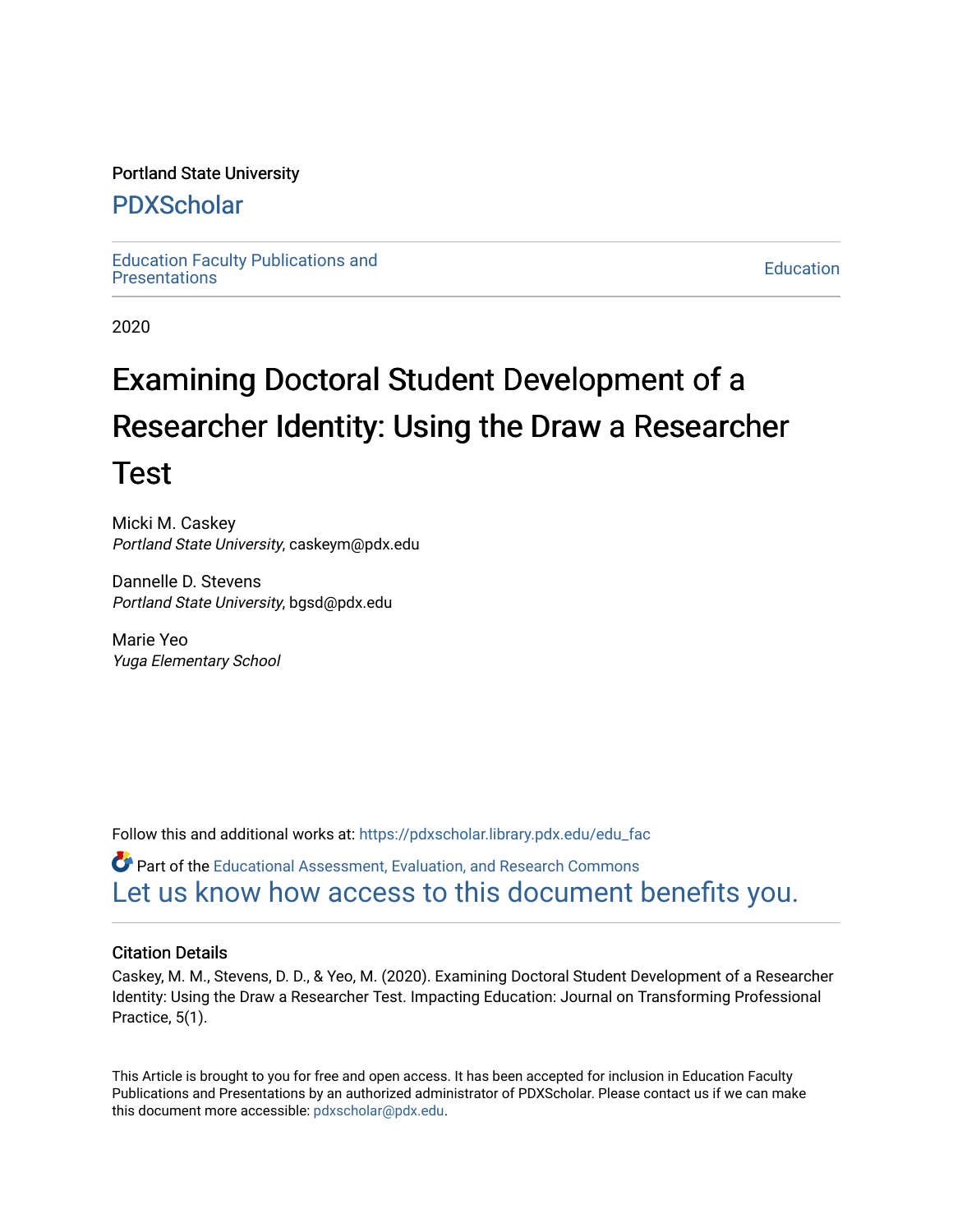

# **Examining Doctoral Student Development of a Researcher Identity**

Using the Draw a Researcher Test

#### **Micki M. Caskey, PhD**

Professor and Doctoral Program Director Portland State University *caskeym@pdx.edu*

> **Dannelle D. Stevens, PhD** Professor Emerita Portland State University *stevensd@pdx.edu*

> > **Marie Yeo**

English Teacher Yuga Elementary School *mariejolie4u@gmail.com*

#### **ABSTRACT**

With a core identity as working professionals, education doctoral students struggle with seeing themselves as researchers. Because research is essential in a doctoral program, the sooner doctoral students include researcher as an identity, the smoother and more successful their journey will be. To support doctoral student researcher identity development, we focused on scaffolding and embedding academic writing experiences in the first year seminar in a U.S. doctoral program. The purpose of this study was to describe and explain doctoral students' development of a researcher identity as measured by the Draw-a-Researcher Test (DART). In the fall and spring, we collected drawings (DART) and narrative reflections from nine students. We created a five-dimension DART scoring guide. In the fall, the drawings revealed students' uncertainty about the agency (ability to make changes) and the research process dimensions; in the spring, however, the drawings showed students' clearer understanding of these two dimensions. In the narrative reflections, students noted the influence of writing expectations and experiences on their role identity as researchers. Implications, as measured by the DART, are that an embedded writing support model seems to assure the development of doctoral students' core identity as researchers during the first year of the program.

*Keywords: education doctorate (EdD), doctoral students, Draw-a-Researcher Test, researchers, identity, scholarly practitioners, visual data* 

# **INTRODUCTION**

As the sugar maple trees shook off their golden leaves in the fall, our new cohort of education doctoral students stepped into their first research seminar. None took a typical path of moving seamlessly from their bachelors' and masters' degrees to a doctoral program. Instead all came from the world of working professionals. Among them were a high school science teacher, a middle school social studies teacher, a university student services coordinator, an adjunct faculty member in teacher education, a director of special education, a mentor in a police academy as well as three international students: a Korean elementary school teacher, a Korean college language teacher, and a college Chinese English language teacher. As seminar leaders over the first two years of the program, our job was to guide this diverse group of doctoral students along the path to have the tools, skills, and dispositions to design and conduct a research project. Those who study doctoral education

have asserted that the doctorate is as much about developing an identity as a researcher as it is about being a knowledgeable consumer of research (Colbeck, 2008; Green, 2005). In fact, Colbeck (2008) acknowledged that developing an identity as a researcher is "an essential task for a doctoral student" (p. 9). According to Mantai (2015), "In becoming a researcher, [doctoral] candidates need to 'negotiate new identities and reconceptualize themselves both as people and professionals' (Hall & Burns, 2009, p. 1) in addition to acquiring research skills" (p. 636). Thus, researcher identity is a central developmental challenge for students.

Yet, what does it mean to have an "identity"? Burke (2003**a**) suggested that having an identity is "to be who one is" (p. 1). He asserted that an individual has multiple identities across the life span that include social, role, and personal aspects (Burke, 2003b). Those identities explain current behavior and predict future behavior. Researcher identity is certainly one of those multiple identities that has a powerful influence over one's approach and resilience toward



This journal is supported by the Carnegie Project on the Education Doctorate: A Knowledge Forum on the EdD (CPED) cpedinitiative.org

**impactinged.pitt.edu** ISSN 2472-5889 (online) DOI 10.5195/ie.2020.92 16



New articles in this journal are licensed under a Creative Commons Attribution 4.0 United States License.

This journal is published by the University Library System of the University of Pittsburgh as part of its D-Scribe Digital Publishing Program and is cosponsored by the University of Pittsburgh Press.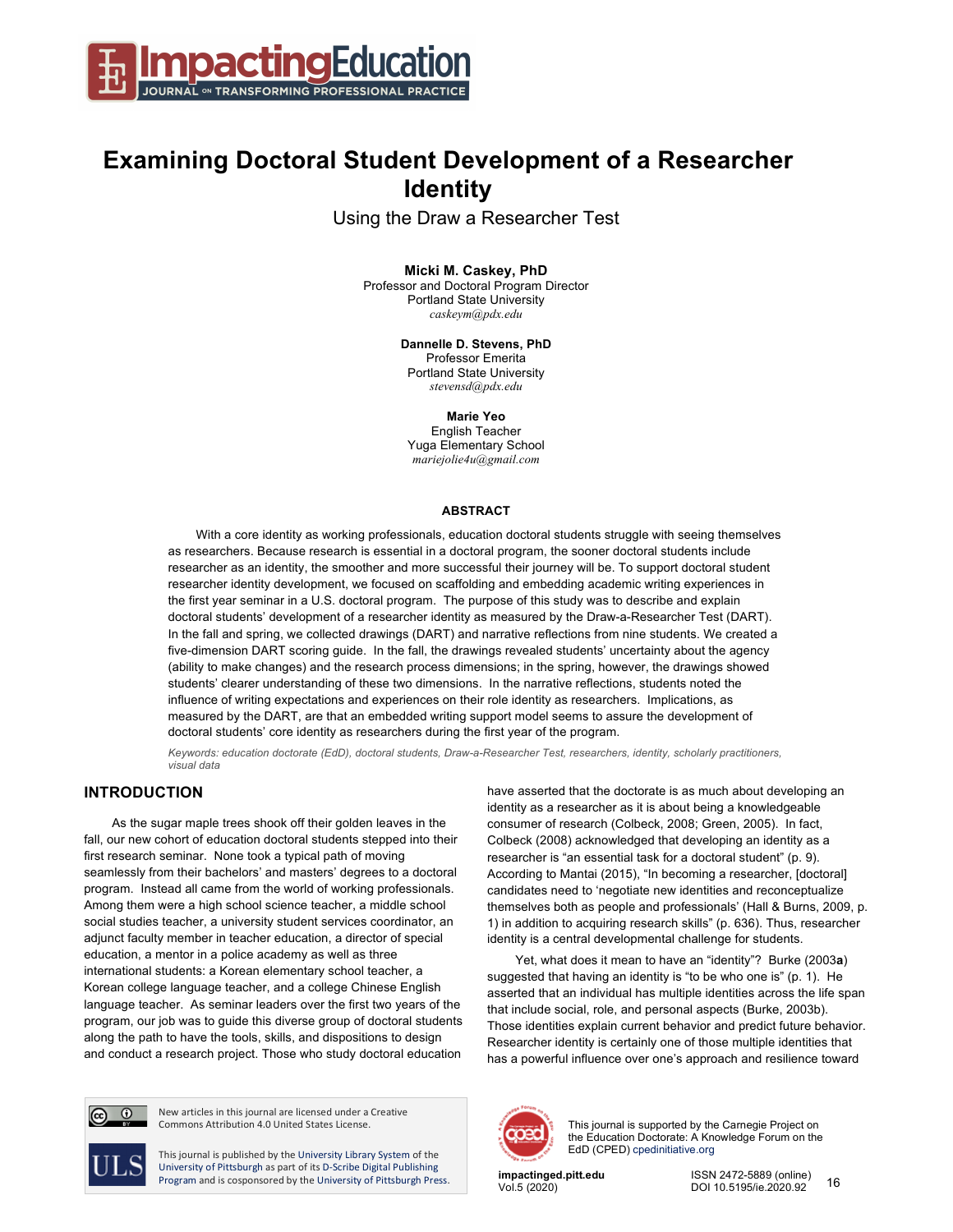电

conducting research. Because identities develop over time, it seems fruitful to track researcher identity development— not just at a one point in time but over time—for doctoral students who seek to complete a heavily research-infused task: a dissertation.

# **CONCEPTUAL FRAMEWORK**

To explore doctoral students' perceptions and the development as researchers, we used identity as a **conceptual** framework. In Erikson's (1968) classical theory of psychosocial development, people experience stages of development over their life span. One of these stages is identity vs. identity confusion. Movement across this stage, according to Erikson, is a "turning point"—"a crucial period of increased vulnerability and heightened potential" (p. 96). It is when people develop a sense of inner identity and an identity within the society because identity is a fluid construct over a lifetime. In addition, he recognized that identity is not a static construct: it changes over time as the individual has a variety of life experiences.

In more recent years, scholars elaborated the concept of identity. Based on a systematic review of literature, Gee (2000) summarized and classified multiple ways to view identity. Gee's seminal work legitimized a broader and more nuanced study of identity that added to Erickson's initial conceptualizations. Similarly, Burke (2003b) asserted that an individual has multiple identities across the life span that include social, role, and personal aspects. Adding to the identity discourse, Sfard and Prusak (2005) defined identity "as a set of reifying, significant, endorsable stories about a person" (p. 14), consisting of actual identity (e.g., "I am a student," "I am a good person") and designated identity (e.g., "I want to be a teacher," "I need to be a better person"). Offering a different perspective, Flum and Kaplan (2012) viewed "identity is an integrative concept and it is developed in the space between the individual and the social context" (p. 244). Scholars have tussled back and forth, not about the value of using identity as a construct to understand human behavior, but about how to define it. What we glean from this body of work is that identity is multifaceted, and includes social, personal, and role aspects.

Our education doctoral students are working professionals who have a variety of identities. They possess highly developed identities including personal identities (e.g., political party or religious affiliation), social identities (e.g., parents, daughters) and role identities (e.g., teachers, principals). We are interested specifically in role identity—how people occupy a role and incorporate that role into themselves including the "expectations associated with that role and its performance" (Stets & Burke, 2000, p. 225). For this reason, and given our interest in fostering researcher identity, we focused on understanding the development of doctoral students' role identities as researchers.

# **LITERATURE REVIEW**

Education doctoral students enter their programs with success in a profession, such as a teacher, P-12 school administrator, or higher education administrator. While these doctoral students possess skills and knowledge related to success in their professions, many have limited background in or experience with research (Brew, Boud, & Namgung, 2011; Murakami-Ramalho, Militello, & Piert, 2013; Zambo, Buss, & Zambo, 2013). In some cases, these students have completed a teacher work sample or another

competency-based assessment of their teaching or administrative performance but not a thesis or research project that is a typical requirement of traditional master's degree program. Gardner (2008) pointed out doctoral students might not be adequately prepared for the transition from student to researcher. Therefore, some education doctoral students may start their doctoral degree program with an understandably underdeveloped sense of researchers in general and educational researchers, specifically. In other cases, even for those who may have completed a traditional masters' degree or even undergraduate thesis with a research component, these experiences may have been several years ago and do not represent the level and depth of skill required for doctoral research.

Because many education doctoral students lack experience in conducting research or have conducted it a long time ago and under less demanding conditions, they may not feel competent in research and, therefore, have not developed an identity as a researcher. According to Taylor (2007), though experts in their profession, doctoral students often feel the tension of seeing themselves as novices in the research world. Murakami-Ramalho et al. (2013) found that the expectation of developing a researcher identity lead doctoral students to feel quite concerned about becoming a researcher. Others have also found that many students find significant challenges with the expectation that they conduct research (Colbeck, 2008; McAlpine, 2012; McAlpine & Amundsen, 2009). Yet, in the Carnegie Project on the Education Doctorate (2019), an established consortium of education doctoral programs to which we belong, students are expected to become researchers scholarly practitioners who read, write, conduct and apply research to their professional practice. Nevertheless, their initial images of researchers might include superficial stereotypical perceptions about research and researchers.

Building on their identity of accomplished practitioners when entering a doctoral program, education doctoral students need to develop an identity as researchers. Where and how can they develop the identity as researchers? Can doctoral programs play an active role in promoting researcher identity development? According to Zambo et al. (2013), doctoral programs can support the doctoral students' development as researchers, that is, scholarly practitioners who conduct research. However, supporting doctoral students is not simple.

Jazvac-Martek (2009) argued that the process by which student identity as researchers develop is complex. They asserted, "The academic identity [including researcher identity] that develops through the doctoral journey represents a dynamic configuration of elements that are simultaneously internal, or psychological and developmental, and external, involving the social and disciplinary" (p. 253). Like all identity development, when doctoral students begin to see themselves as researchers, it influences their current and future behavior as well as their interpretations of behavior (Jazvac-Martek, 2009). Doctoral students' identity as researchers helps them take a more active role in their academic journey (Sinclair, Barnacle, & Cuthbert, 2014). Yet, Jazvac-Martek (2009) noted the relationship between doctoral students' program experiences and emerging identities as scholars and researchers has not been "a central focus in research on the doctorate" (p. 253). Therefore, we still have much to learn from programs that attend to doctoral student researcher identity development. Exploring the experiences and reflections of doctoral students may lead to a greater understanding of what programs can do to further doctoral students' researcher identity. Our assumption is that the sooner that doctoral students develop an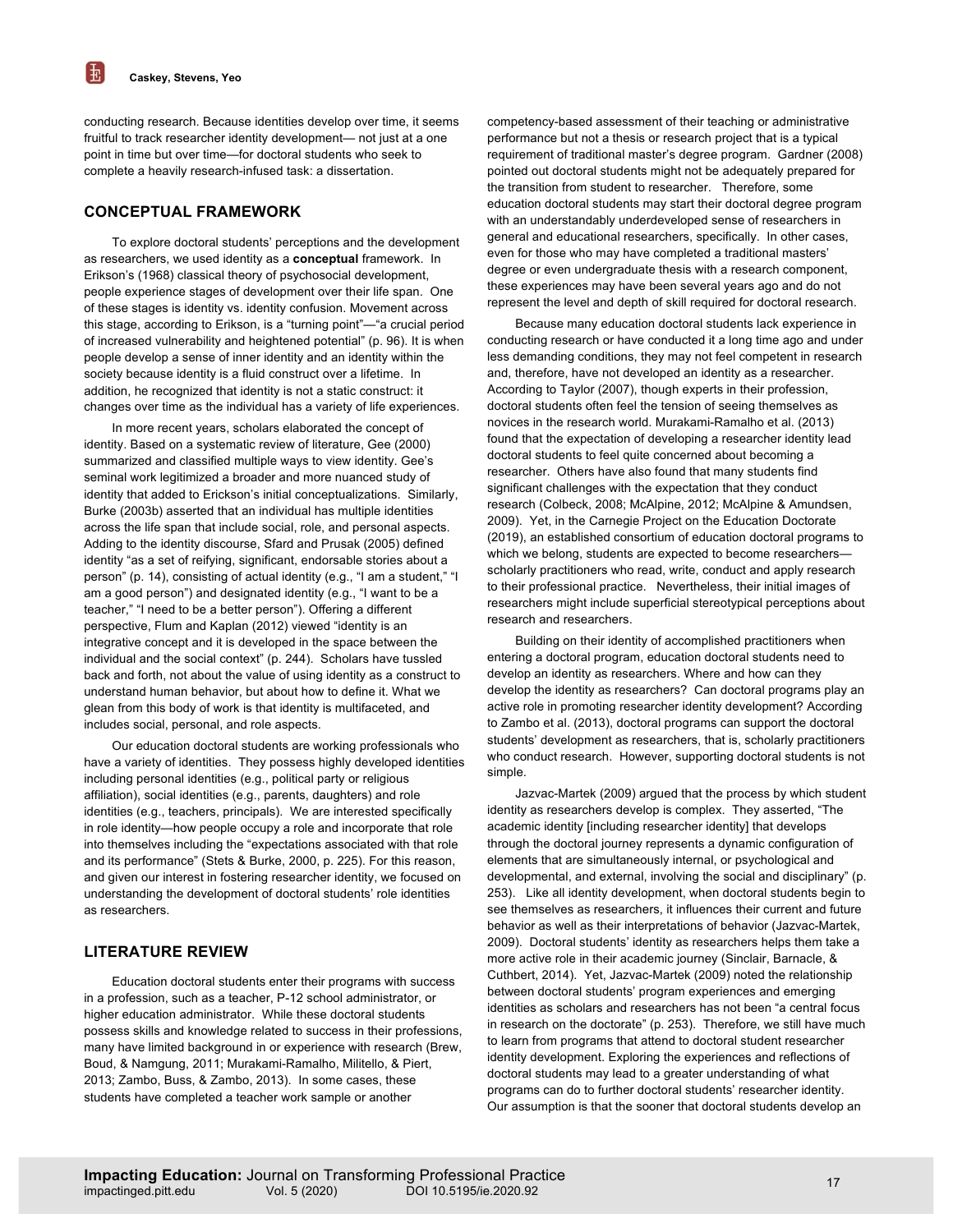identity as a researcher, the more successful they will be in their EdD programs and beyond.

# **PURPOSE OF STUDY**

 $\mathbb{H}$ 

As noted previously, the purpose of this study was to describe and explain educational doctoral students' development of a researcher identity during the first year of their program as measured by the Draw-a-Researcher Test (DART). We considered the program assignments and experiences that may have influenced education doctoral student development as researchers. To guide our investigation, we used the following research questions:

- 1. What do doctoral students' images and reflections indicate about their identity development as researchers?
- 2. What experiences do doctoral students indicate contributed to the development of researcher identity?

# **RESEARCH METHODS**

Researchers have studied the development of identity over time within specific disciplines and with a variety of methods. For instance, Tonso (2006) examined the development of an engineer identity using ethnographic methods that include participant observations, field notes, and individual interviews. With regard to doctoral education, several researchers investigated the development of identity among doctoral students using methods such as surveys, focus groups, logs, and interviews (Jazvac-Martek, 2009; Mantai, 2015; McAlpine & Amundsen, 2009; McAlpine, Jazvac-Martek, & Hopwood, 2009; Sinclair et al. 2014; Zambo et al., 2013). While all of these methods have provided valuable data, we wanted to explore the use of visual data to capture student development of a researcher identity. Visual data might have the advantage of tapping an inner, richer, and deeper understanding of what it means to be a researcher. Following the extensive work on the Draw-a-Scientist Test, Finson (2009) helped to explain the theory underlying the development of images in our heads. He clarified:

The theory providing the underpinnings of using drawings to derive data about individual's perceptions of scientists is relatively straightforward. We develop ideas about things, or form concepts about them, sometimes with very little factual information. As we gain more information, our conceptions become more sophisticated as we assimilate it [sic] into our mental schema. (p. 64)

We reasoned that our students did not have much factual information about the complexities of being a researcher. We sensed that the development of a researcher identity would involve a change in students' mental schema of researchers that could be exhibited in their drawings of researchers. Thus, we collected our doctoral students' hand-drawn images of researchers at the beginning and end of their first year in the program. At the end of the first year, we also collected their narrative reflections on these two images.

Given the importance of doctoral students' identity as researchers and the gap in research on how students actually develop that identity, we chose a well-established but not typical method of assessing student perceptions of themselves as researchers based on the work with the Draw-a-Scientist Test. We based the rationale for the data collection task, Draw-a-Researcher (DART), on the pioneering work of Chambers (1983) who examined school children's stereotypical views of scientists through drawings.

Chambers based his rationale on Goodenough's (1926) work with the Draw-a-Man Test that assessed the psychological state of the person making the drawing. Chambers (1983) and Finson (2009) extended the implications from the Draw-a-Man Test to focus mostly on the children's drawings of scientists. Following Goodenough, they argued that the drawings offer significant data about children's mental images and ideas without limiting their responses to verbal or written data. Finson (2009) further explained, "... If we approach those drawings with a purpose and protocol, then, we have visual data" (p. 59). He asserted that having a purpose and a protocol changes the focus from a mere drawing to visual data that can be analyzed to derive meaning.

Our work extends the work on using drawings as visual data. Much of the previous work examined children's conceptions of scientists (Finson, 2002; Finson, Pedersen, **&** Thomas, 2006). Others used drawings to understand children's conceptions of engineers (Capobianco, Diefes-Dux, Mena, & Weller, 2011; Capobianco & Mena, 2013; Knight & Cunningham, 2004) and perceptions of reading (Zambo, 2006). Researchers have used versions of the Draw-a-Scientist Test with adults to examine (a) preservice teachers' views of scientists (Miele, 2014; Milford & Tippett, 2013), (b) teachers view of teachers teaching (Sinclair, Szabo, Redmond-Sanogo, & Sennette, 2013), (c) mathematics teachers' views (Utley & Showalter, 2007), and engineering students' views of engineers (Singer, Foutz, Navarro, & Thompson, 2015). In addition, Miele (2014) collected pre- and post-drawings to note changes in images over time. Sinclair et al. (2013) used a modified Draw-a-Scientist Test asking preservice and inservice teachers to draw a teacher teaching. The teachers were asked to reflect on their images of teachers with a checklist as to whether it was teachercentered, student-centered, or in between. Next, they discussed what their drawings meant about their own views of teaching. Thus, the drawings can be used with adults as a self-reflective tool. Based on Finson's (2009) theory, people's mental schema change over time as they have more experiences; therefore, people's mental images and drawings should change with experience.

In the following sections, we provide a description of the context, participants, data collection process, the Draw-a-Research Test, and data analyses.

#### **Context**

The context for this study was a large comprehensive urban university (28,000 students) in the United States. The school of education faculty designed the educational doctoral program for working professionals to guide students in becoming scholarly practitioners. The faculty aligned the program with the working principles of Carnegie Project for the Education Doctorate (2019), a consortium of universities and colleges that gather together to discuss and refine programs that offer an education doctorate (EdD). Our four-year doctoral program admitted students in groups by specialization area (e.g., curriculum and instruction or educational leadership). Our group was limited to a broad range of educators with a curriculum and instruction rather than an educational administration background.

In our doctoral program, students attended courses and seminars on Friday evening and Saturdays in a hybrid format, half the classes online and the other half face-to-face. On Saturdays during the first year of the four-year program, the cohort completed three of the six core courses (i.e., learning theories, organizational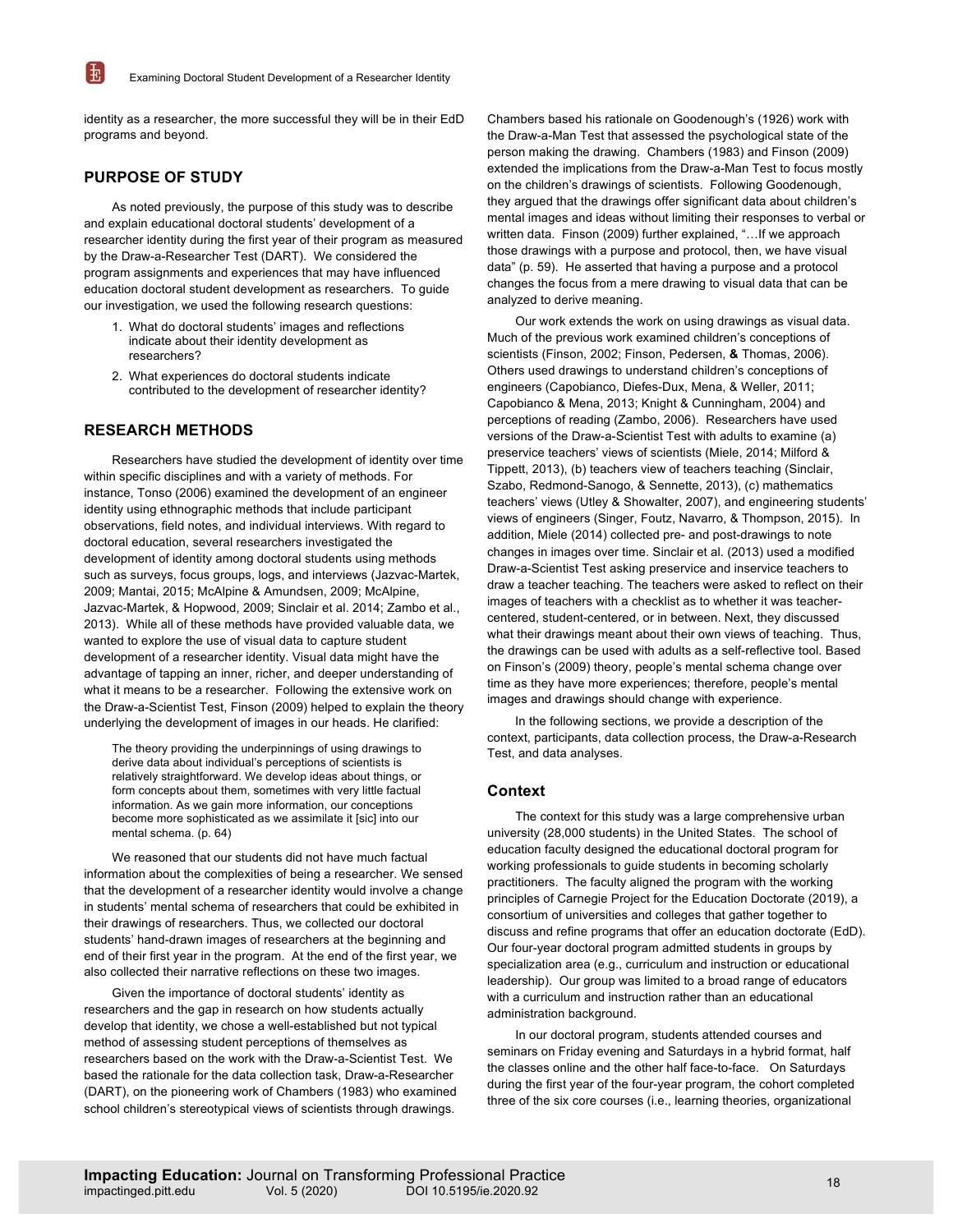围

leadership theories, policy and political theories). In the second year, the students completed three other courses (research paradigms, qualitative methods, quantitative methods). In addition, on Friday nights, students were divided into two learning communities and participated in seminars that met for four hours, four times a term (fall, winter, spring). For this exploratory study, we examined the seminar experiences of our learning community (*n* = 9) during the first year of the program. Intentionally creating a student learning community—a community of practice (Wenger, 1998) —was one of the program's signature pedagogies (Shulman, 2005). We were the advisors and instructors of the Friday night seminar learning community, and we focused this investigation on these doctoral students.

The design of the academic writing program within our seminar was based on recent literature about academic writing. As Dickson-Swift, James, Kippen, Verrinder, & Ward (2009) noted "A research culture is a writing culture. If we are to build a research culture then we have to see writing as central to that process" (p. 229). We selected modeling, coaching, and scaffolding as our seminar teaching methods to support student engagement and to encourage students to tap and adapt their experiences as working professionals to this new challenge. A key feature of the seminar was the opportunity for students to learn and practice the intentional use of academic writing strategies (see Table 1) to develop their writing and thinking abilities related to doing research, and therefore, adopting a new identity as researchers.

|  | Table 1. Alignment of Student Writing Objectives and Research-based Strategies |  |  |  |  |  |
|--|--------------------------------------------------------------------------------|--|--|--|--|--|
|--|--------------------------------------------------------------------------------|--|--|--|--|--|

| <b>Student Writing Objective</b>                                                                                                                                                                                     | <b>Research Based Strategies for Each Objective</b>                                                                                                                                                                                                                                                 |  |  |
|----------------------------------------------------------------------------------------------------------------------------------------------------------------------------------------------------------------------|-----------------------------------------------------------------------------------------------------------------------------------------------------------------------------------------------------------------------------------------------------------------------------------------------------|--|--|
| Understand and practice the underlying structures of<br>academic writing<br>Build confidence in using your own experience and<br>voice<br>Set up your writing environment for focus,<br>accountability, and momentum | Rhetorical structures (Author, 2019; Graff & Birkenstein,<br>2010)<br>Purpose statements (Goodson 2013)<br>Key sentences (Gray, 2010)<br>Freewriting (Elbow, 1973)<br>Focused freewriting (Steven & Cooper, 2009)<br>Keeping a journal (Steven & Cooper, 2009)<br>Goal setting chart (Silvia, 2007) |  |  |
|                                                                                                                                                                                                                      | Writing groups (Aitchison & Guerin, 2014; Lee & Boud,<br>2003; Maher, Fallucca, & Mulhern-Halasz, 2013)                                                                                                                                                                                             |  |  |

We taught students to apply these research-based writing strategies to their course assignments to make the connection between doing research and writing about research. Examples of the research-related assignments from the seminar include:

- Drafting and submitting an Institutional Review Board application for a mini-research project prior to dissertation research;
- Presenting the results of the mini-research project in a poster session within the seminar;
- Writing the core paper qualifying exam.

# **Participants**

The participants were nine doctoral students in the EdD. While this doctoral cohort had 12 members, during the analysis we excluded students who did not have a complete set of drawings and related narratives. Thus, the participants were seven women and two men. As noted in the introduction, their disciplinary interests and experiences as educators varied considerably including multicultural

education, heritage language education, secondary education, and higher education. Of the nine participants, three were full time, international students whose primary language was not English; the other six held professional positions in P-12 education or higher education. Our participants' experience with research during their master's degrees was disparate and ranged from completion of a teacher work sample to a thesis or an action research project.

# **Data Collection and the Draw-a-Researcher Test**

We conducted the Draw-a-Researcher Test during a 10-month period in the first year of the doctoral program. Before collecting data, we secured Institutional Review Board (IRB) approval to describe and explain participants' experiences in the doctoral program as well as their perceptions of themselves as aspiring researchers. Because decades of research showed that that the Draw-a-Scientist Test hand-drawn images reflect a person's deeply held beliefs (Finson, 2002), we adapted the Draw-a-Scientist Test (Chambers, 1983) and created a Draw-a-Researcher Test. Our goal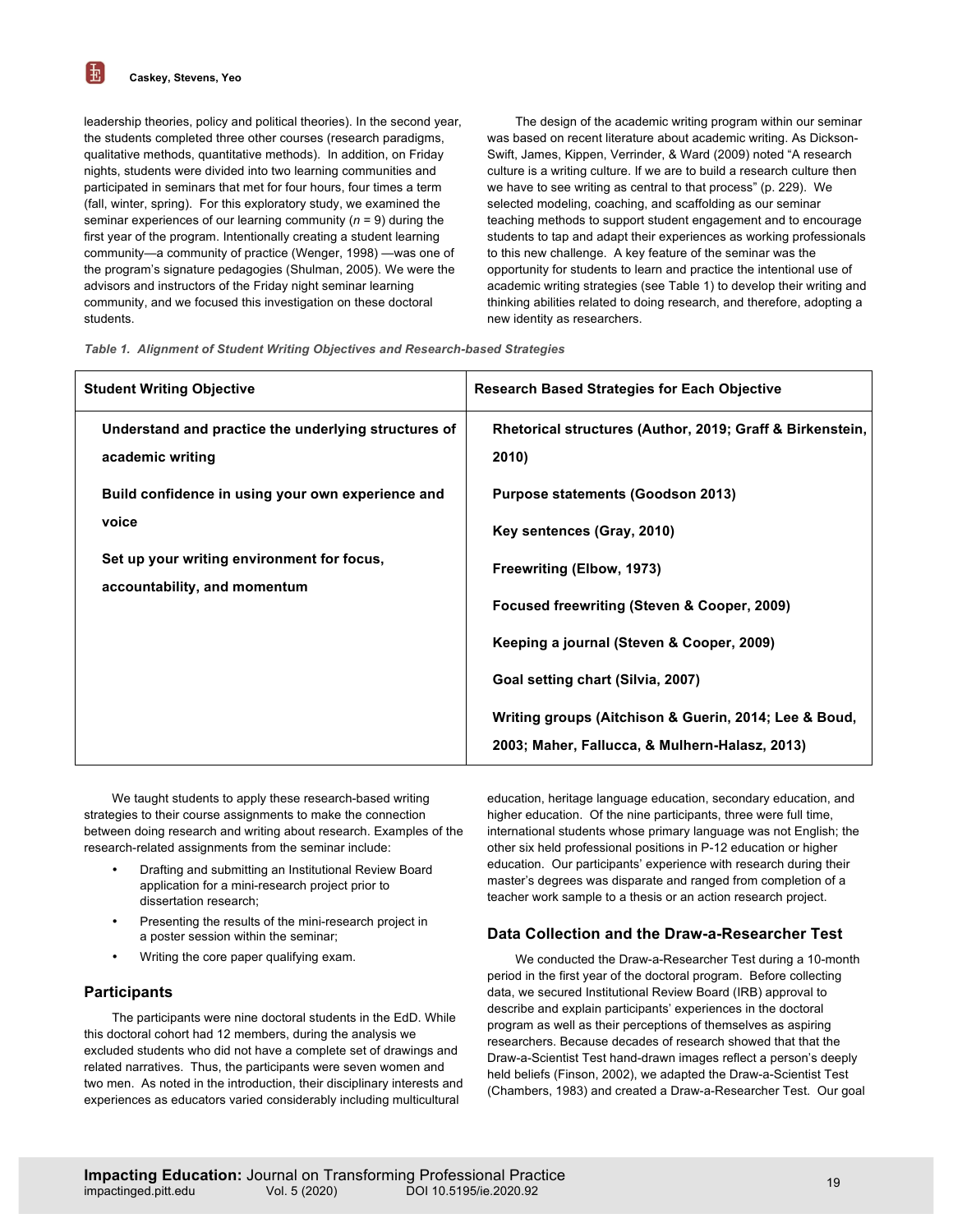was to capture out student's deeply held beliefs about researchers through their hand-drawn images.

We gave each student a blank sheet of paper, provided colored pencils, and said, "Draw a researcher." We did not say, "Draw yourself as a researcher." We had the students complete these same steps, twice: once in September at the very beginning of the program, and again in their last class seminar in June at the end of their first year. In the June seminar, after doctoral students were asked to "Draw a researcher," we gave them their first drawing from September as well as another sheet of paper and asked them to write a narrative to address these questions: What do you see across the two drawings? What are the differences? Why do you think the drawings changed? Then, we collected both Draw-a-Researcher drawings and their narrative reflections for analysis.

# **Data Analysis**

 $\mathbb{H}$ 

After de-identifying all of the drawings and looking across both the fall and spring drawings, we first noticed a great variety of overall images from metaphors (e.g., farmer in a field, octopus, sea turtle, juggler) to cartoons (e.g., a person with three eyes and six legs) to realistic drawings (e.g., researcher in library). This variety of responses seemed to indicate that the doctoral students responded to the prompt to "draw a researcher" with what came to mind. Thus, we felt confident that their drawings were representative of their mental schema of a researcher at that time.

As for our more in-depth analysis, we had three data sets related to the drawings: (a) a DART drawing from the first meeting of the fall seminar, (b) a DART drawing from June at the end of their first year, and (c) a reflective narrative the doctoral students wrote in June when comparing their two drawings. After transcribing the narratives, we began to think about ways the drawings captured the idea of researcher identity. We reviewed Farland-Smith's (2012) Draw-a-Scientist Test Rubric and found it to be more general than others had used. Previous Draw-a-Scientist work focused on singular traits like wearing glasses, frizzy hair, lab coat, that is, artifacts that seemed to indicate the respondents' image of a scientist (Finson, 2002). Farland-Smith, however, assessed her drawings with specific dimensions like appearance (what a scientist looks like), location (where a scientist works) and activity (what a scientist does). In light of Farland-Smith's work with rubrics, we designed a tool—a scoring guide—for analyzing our doctoral students' DART drawings with specific dimensions like artifacts and setting as well as conceptual dimensions including metaphor, agency, and the research process that seemed to be part of a researcher identity.

Based on multiple reviews of the drawings and multiple readings of the narrative responses, we developed the scoring guide. We identified five dimensions: artifacts, setting, metaphor, agency, and research process. To clarify our use and the meaning of these dimensions, we defined them as follows:

- Artifacts are objects characteristically associated with research or the research process.
- Setting is a place or time where a researcher does his or her work.
- Metaphor is an image or word that represents an idea or process.
- "Agency refers to the thoughts and actions taken by people that express their individual power" (Cole, 2019, Para 1).
- Research process is a set of interrelated or interactive steps or stages that lead to an end goal

With these dimension descriptions in mind, we proceeded with our analysis of the researcher drawings looking for visual evidence of these dimensions within each specific drawing.

Subsequently, we analyzed the narrative data in which students' expressed their views of how their two drawings had changed over time. The analysis of these narratives extended our understanding of the students' drawings and their mental schemas of themselves as researchers.

# **RESULTS**

In this section, we share the results of analyzing the participants' drawings with our newly developed DART scoring guide. Then, we present our analysis of the participants' narrative responses.

#### **Analysis of Draw-a-Researcher Drawings**

To analyze our students' Draw-a-Researcher drawings, we developed a scoring guide (rubric) with five dimensions (i.e., artifacts, setting, metaphor, agency, research process). Using the scoring guide, we—the three raters—coded each drawing independently, and then, compared our coding. During our discussion, we considered and resolved the minor differences in our codes and agreed upon a code for each drawing. In the next paragraphs, we describe our findings by dimension.

**Artifacts.** While we assumed that the drawings would include typical artifacts of doing research, we were surprised by the changes in the sheer number of artifacts from fall to spring. Across all drawings, our analysis showed a decrease in the number of specific artifacts (e.g., books, computers, desks, pens) from the fall (pre) to the spring (post). In the fall, nine students included 34 artifacts in their researcher drawings with a range of 1 artifact to 8 artifacts per drawing. However, in the spring, the nine students' drawings had only 18 total artifacts with four drawings having 0 artifacts and the others ranging from 1 to 6 artifacts. Comparing the change in the number of artifacts from fall to spring, the students drew fewer artifacts—explicit tools of a researcher after being in the program for one year.

**Setting.** We expected students to draw specific sites where an education researcher would conduct his or her research (e.g., library, school). The majority of students did not depict typical settings for conducting research. Looking across both sets of drawings (fall and spring), only three drawings showed typical settings for research such as a classroom, home office, library, and office. In eight of the 18 drawings the settings were unclear or vague. Seven drawings portrayed metaphors (e.g., farming) or depicted a metaphor in some way (e.g., farm).

**Metaphor.** Given the number of student drawings with metaphors, we added metaphor as a dimension in our scoring guide. We noted an increase in the use of metaphors from fall to spring. In the fall, two drawings used metaphors and two other drawings had metaphoric elements (can we give an example here?). In the spring, six drawings depicted metaphors and three drawings included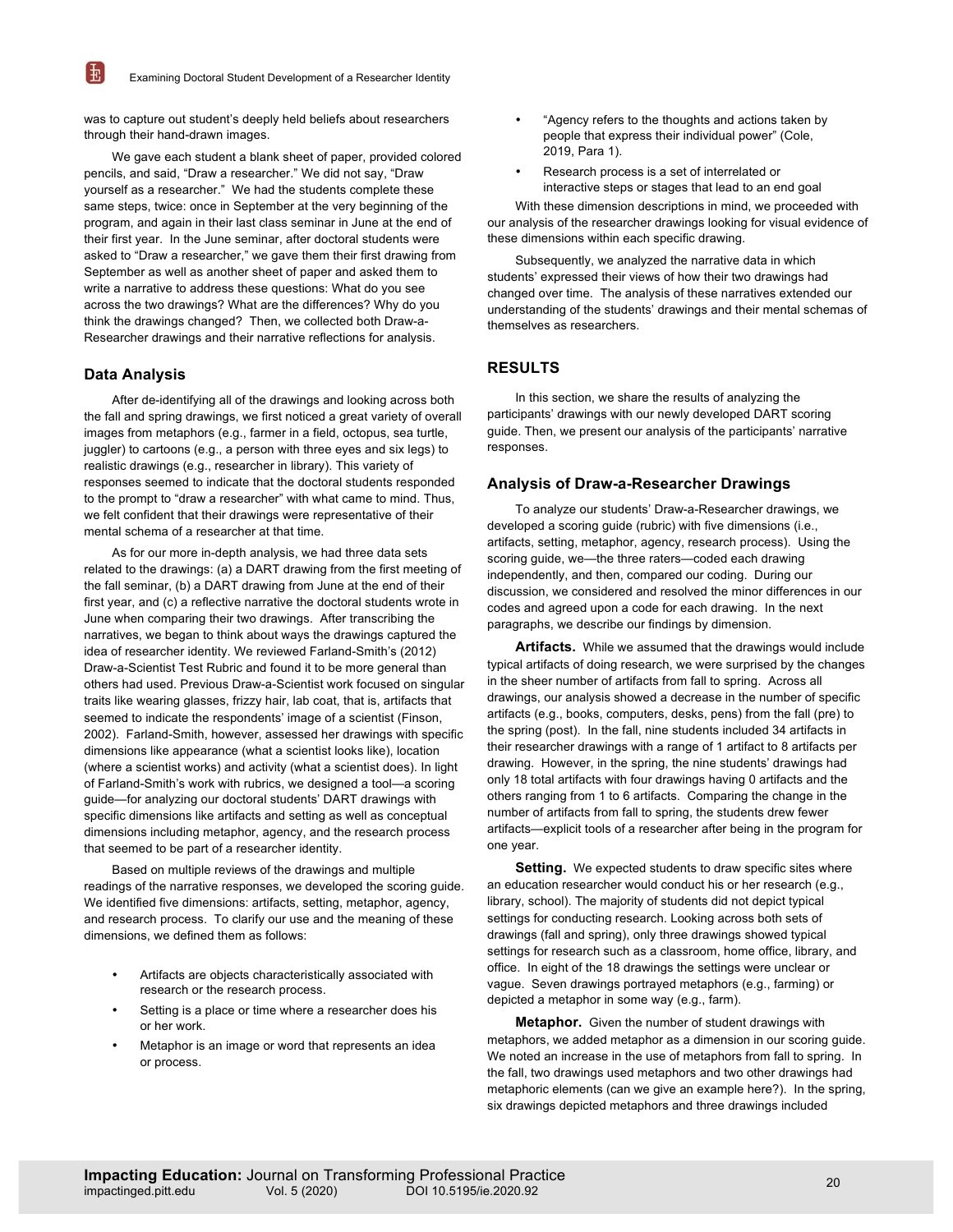$\mathbb{H}$ 

metaphoric elements. The spring drawings included a diverse set of metaphors (e.g., farmer tending an orchard, farmer plowing a field, sea turtle floating in a sea).

**Agency.** By the aforementioned definition, "agency" speaks to an individual's thoughts and actions that represent their power. For this dimension, we found an increase in the number of actions (e.g., collaborating, observing, working) that represent the person's influence or thoughts from fall to spring. In the fall, seven of nine drawings did not illustrate a person engaged in a specific task. These fall drawings portrayed only one person engaged in an illdefined task, and one drawing included several people engaged in different tasks. In spring, eight of nine drawings showed people engaged in specific tasks (e.g., farmer tending an orchard, farmer plowing a field, woman reflecting on the research process as a series of bubbles in her head). The spring drawings revealed more action—more thoughts—and more agency than in the fall.

**Research Process.** As with some of the other dimensions, we noted a change in drawings about the research process from fall to spring. For example, one student's fall drawing showed a person with a big heart. Then, in the spring, the same student drew a farmer tending an orchard by watering the trees (i.e., conducting the literature review) and fertilizing the trees (i.e., reading and writing) to produce healthy fruit. Similarly, another student's fall drawing depicted the researcher as having six legs in motion, three eyes, and two hats. In the spring, the student's drawing showed a juggler in the process of juggling the specific tasks of a researcher (e.g., reading and writing, analyzing data). Another student had two scenes in the fall, a classroom and a person at a computer. His spring drawing was a concept map with an array of x number of aspects of doing research radiating from the center. Not surprisingly given their completion of the first year in the doctoral program, the students' spring drawings seemed to reveal a greater understanding of the complex, iterative, and interactive nature of the research process.

#### **Summary of Draw-a-Researcher Drawings**

From the results of our analysis, we noted several differences between the fall and spring drawings. We found a significant decrease in specific artifacts in the spring. This finding may indicate that by the spring, the students had internalized the artifacts associated with conducting research (e.g., computer, books, pens) and had become aware of the greater complexity of the research process. With regard to setting, their drawings revealed both typical places (e.g., library) as well as metaphorical places (e.g., farm) for conducting research. Their drawings seemed to suggest that research entails more than the artifacts or the setting; the researcher needs to be actively involved (agency) in conducting research as well as understanding the many aspects of the research process. The use of metaphors to describe the work of a researcher seems to indicate that students could map the complexities of doing research to a task that might be more familiar to them.

What did we learn about the Draw-a-Researcher Test? Our scoring guide seemed to capture key dimensions of researcher identity. The artifacts and setting dimensions helped us to evaluate student conceptions of the context in which research is conducted. The three dimensions of metaphor, agency, and research process were critical in furthering our identification of the specific thoughts and actions that contribute to the development of a researcher identity. These three dimensions illustrate the dynamic nature of being a researcher.

# **Participants' Narrative Responses about Their Drawings**

In their narratives about the two drawings, our participants' perceptions of researchers changed over time. They described their initial drawings (pre-) as general, and their second drawings (post-) as more concrete and explicit. From fall to spring, their ideas about researchers' work became more nuanced and revealed their awareness of the multifaceted nature of being a researcher.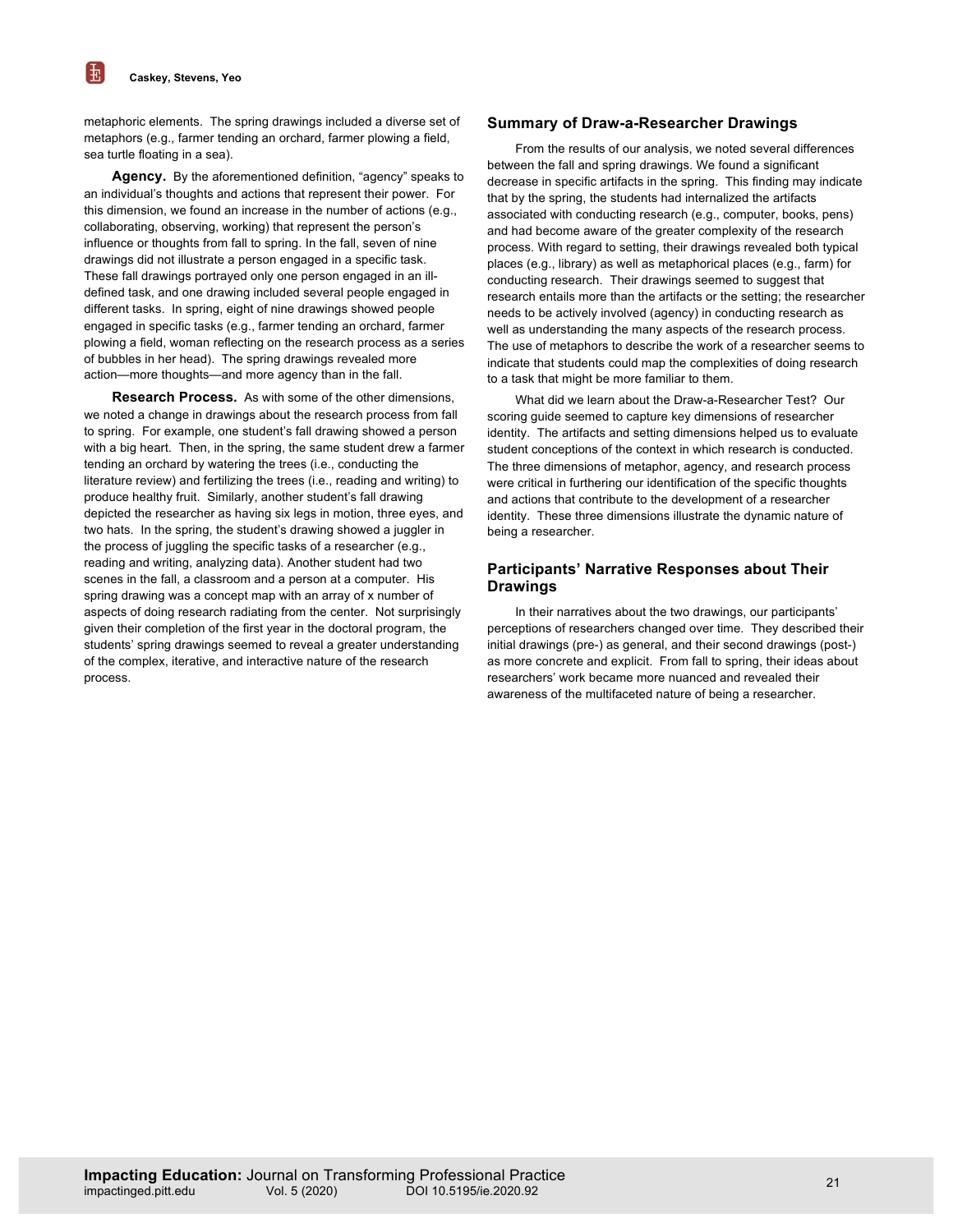围



*Figure 1. Diane's pre- and post- drawings for the Draw-a-Researcher Test*

After examining her pre- and post- drawings (see Figure 1), Diana expressed:

In the first drawing, my multiple feet [were] going in different directions, which means an uncertainty about research. However, one year later, I drew one path to go—even though there are obstacles along the road. Now, the direction is much clearer, and I am realistic about obstacles.

She added, "The path (in the doctoral program) is no longer just to dissertation as I realize that is only a part of it."

When comparing the pre- and post-drawings, we noted that participants also developed more specific and realistic images of researchers. For example, in the fall, Mary viewed a researcher as one who is highly intelligent and a know-all scholar. At the end of the first year, she described a researcher as an ordinary farmer in a field (see Figure 2).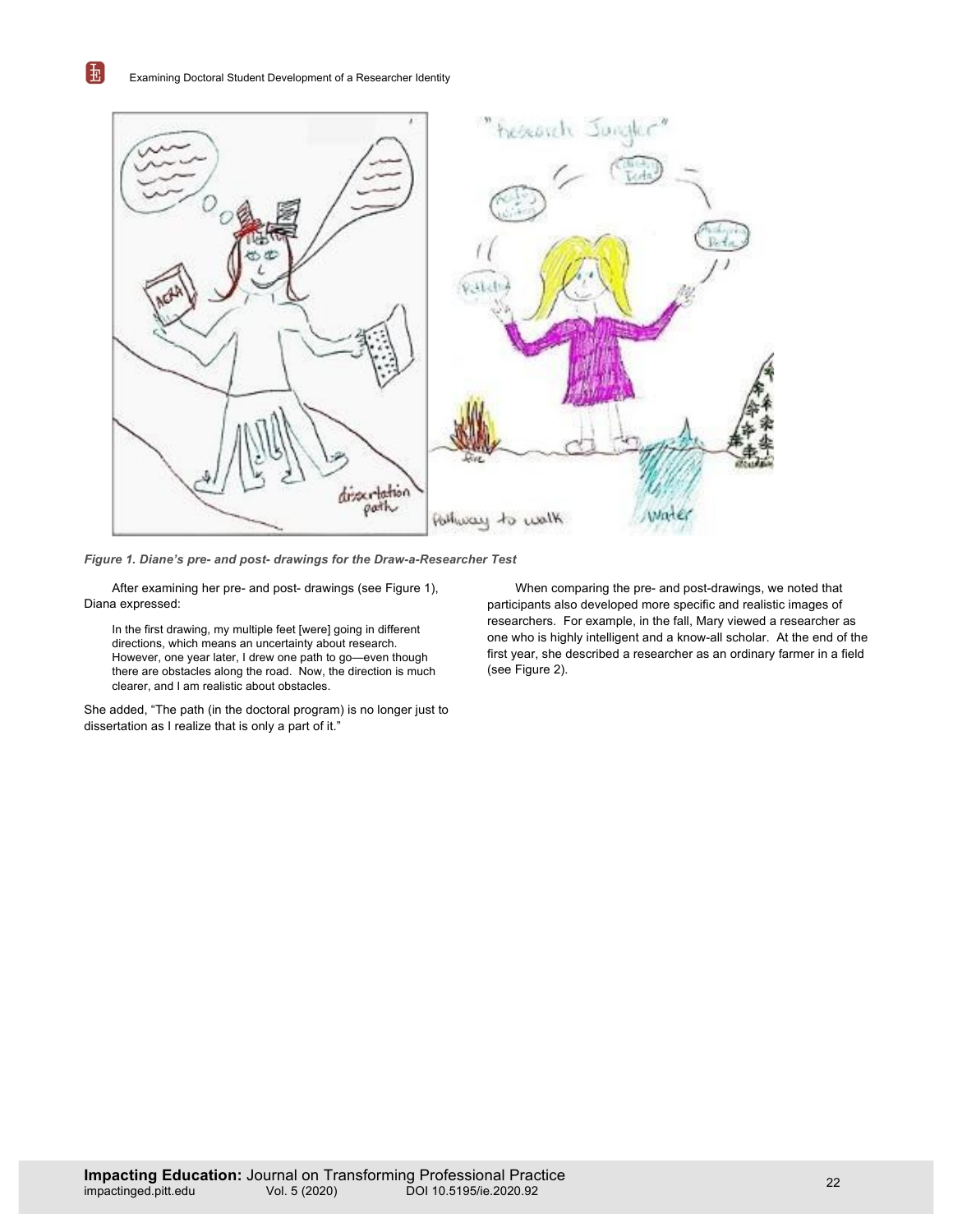[転]



*Figure 2. Mary's pre- and post-drawings for the Draw-a-Researcher Test*

In her own words, Mary wrote:

In the beginning of my program, my drawing was a Know-all master teacher who knows everything, who gives wonderful instruction to students. Now, my drawing is a farmer in a field who is humble, honest, working constantly for a good harvest.

She also noted, "I drew researcher as someone who is a super intelligent woman. In my second drawing, the image changed into a farmer in an apple orchard." In her narrative reflection, Mary shared:

I have changed my perspectives on why I do research. I have begun to think about how my research can contribute [to] a society that I belong to. I transformed my goal as a researcher from 'academic study' to 'contribution to society.'

This is an example of how students developed a deeper knowledge about research and doctoral work; they have confidence and believe they are now more capable of conducting research.

Our students' narratives revealed their keen awareness of the changes they experienced in the first year of their EdD program. For instance, Lily offered insights into her own growth, sharing:

I notice that I become more practical now. From the first drawing I can see that I regard a researcher as someone capable of a lot of things he can teach; he's inquisitive all the time with a magnifier in hand, he's exploring. But there's a lot of uncertainly there. In the second drawing. I find that I'm more focused. A farmer is working in the field.

In this reflection, Lily referenced her use of a metaphor to characterize her certainty and clearer focus at the end of the first year.

With regard to the collaborative nature of research, Lynn reflected: "I see research and writing as part of that research as a collaborative process. This is completely different from fall term in my drawing where the researcher is in isolation." The questions are driving her research. Perhaps the artifacts, though important, are more integrated into the complex process of doing research now (e.g., APA, IRB). Being a researcher is more than just having the tools, you have to know how to use them in the process of doing the work. In a similar way, Mike disclosed his changed view of researchers, "[The] (b)efore [drawing] represented a very narcissistic 'me-focused' image… 'after'[drawing] hopefully represents a more community-centered collaborative paradigm." Lynn and Mark's reflections exemplified what we found when coding the drawings: an increased awareness of agency, as exemplified by collaboration.

In this study, the EdD program appeared to influence our EdD students' perceptions mental schemas of researchers. In their written reflections, they noted that courses and seminars helped to bring them clearer understandings of research and the researcher role. As Sara expressed:

At the beginning, it was vague and [I] did not know how to start... But taking core classes, things are clearer than before. Now I have a clear understanding of a researcher and his duties. I can see positive changes.

In this case, Sara stated explicitly what we saw evidenced in the drawings—a greater grasp of the research process. Our students also referenced experiences (e.g., preparing an IRB proposal, conducing a mini-research project, writing a comprehensive paper)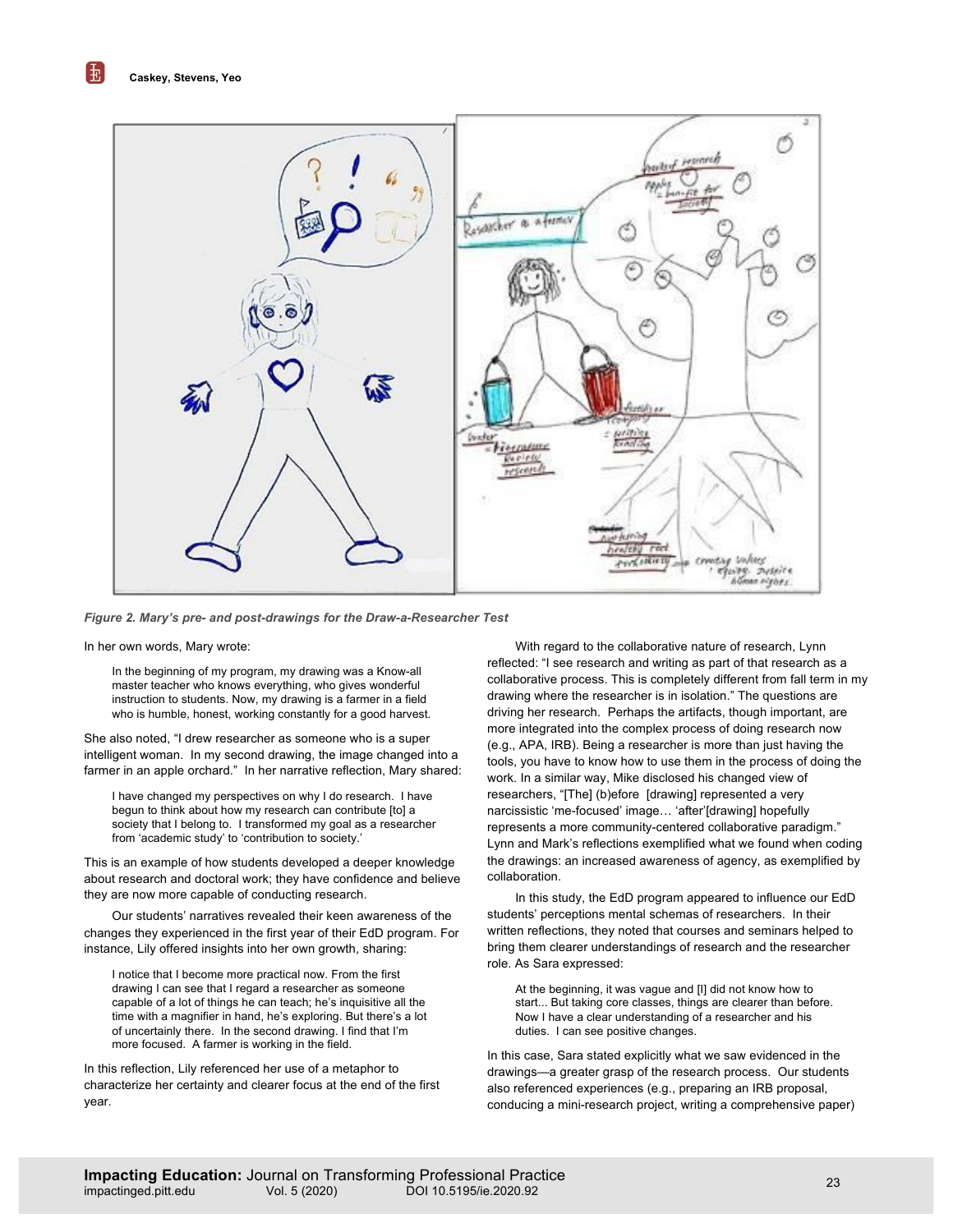that were supportive and prompted more realistic understandings of being a researcher. For example, Mark mused:

I think there's more emphasis now on production than there was in the fall. I have more knowledge (the metaphor of more books in the background), so now it's time to do something with it rather than just acquire. It makes sense that the emphasis has changed as that's where I am at. I am certainly still acquiring information, but I am to a point where I have to put the core paper [comprehensive paper] out there now. Production is what's important.

Taken collectively, these narrative reflections helped us to hear our students' voices and gain an appreciation of their journey to develop a researcher identity. In addition, it seems that our doctoral students understood more about the complexity of doing research as well as the steps needed to navigate that complexity. Some students acknowledged that doing research has a broader potential benefit to the society as a whole.

## **LIMITATIONS**

电

We acknowledge a number of research limitations including the small sample size and possible researcher bias. Regarding the sample size, only nine doctoral students completed two DART drawings and a narrative reflection comparing their drawing (i.e., a complete data set). Of the three students who did not complete two drawings, two students joined the seminar in winter term, and one student missed the last seminar. We acknowledge that the missing data may have influenced our analysis and findings; however, we suggest that complete data sets were imperative for studying developmental change. As noted, our aim was to describe and explain our students' development of a researcher identity during their doctoral program using a new measure, the DART. While the data set is small, the use of this kind of visual data in understanding identity development is unique and may offer other researchers a new lens by which to explore doctoral student identity development.

Another limitation of this study is the potential to introduce researcher bias in the data collection and analysis process. Specifically, a power differential existed between us (i.e., researchers) and the participants. We attempted to mitigate this bias by using the least obtrusive data collection process (Creswell, 2014)—in this case, the DART and narrative reflections. These two tasks were in keeping with other seminar activities our doctoral students completed during the first year of their program. As researchers, we may have also introduced bias when analyzing the data. We may have seen what we wanted to see (Merriam & Tisdell, 2016). To address this limitation, we analyzed the DART drawings and reflective narrative independently. Then, we compared, discussed, and resolved any differences in our individual analyses. While researcher bias may still have influenced our analysis and findings, we contend that our approach may have helped us to mitigate researcher bias.

# **CONCLUSION**

We acknowledge a number of research limitations including the small sample size and possible researcher bias. Regarding the sample size, only nine doctoral students completed two DART drawings and a narrative reflections comparing their drawing (i.e., a complete data set). Of the three students who did not complete two

drawings, two students joined the seminar in winter term, and one student missed the last seminar. We acknowledge that the missing data may have influenced our analysis and findings; however, we suggest that complete data sets were imperative for studying developmental change. As noted, our aim was to describe and explain our students' development of a researcher identity during their doctoral program using a new measure, the DART. While the data set is small, the use of this kind of visual data in understanding identity development is unique and may offer other researchers a new lens by which to explore doctoral student identity development.

## **Summary of Findings**

We contend that our investigation adds to the knowledge base about doctoral students' development of a researcher identity in two ways. First, in the narratives about their drawings, students mentioned the fact that our writing model (an IRB proposal, a miniresearch project, and a poster session about their project) seemed to lead to greater agency and a more complex understanding of the research process and navigation of that complexity. Furthermore, our intentional use of strategies in the seminars improved students' academic writing, which in turn, seemed to contribute to their sense of agency in approaching the many writing tasks associated with research.

Second, the DART offers a unique and parsimonious way of investigating doctoral student identity development as researchers. Building on prior research (e.g., Finson, 2002, Farland-Smith, 2012) and our multiple reviews of data (i.e., researcher drawings and reflective narratives), we developed and defined the five dimensions of the DART scoring guide: artifacts, setting, metaphor, agency, and the research process. The artifacts and setting dimensions helped us to examine student conceptions of the context in which research is conducted. In addition, using metaphor, agency, and the research process dimensions, we could evaluate student drawings regarding their mental schemas about research: what is it, how do you do it, and what are the results of doing research. Our findings suggest that the DART and DART scoring guide could be worthwhile tools for measuring doctoral students' development of a researcher identity.

# **Significance**

Our results may shed new light on the use of hand-drawn images for collecting data about people's perceptions—in this case doctoral students' perceptions—and how these are changed through experience. For decades, researchers have collected drawings from children and adults to gain insight into psychological states (Goodenough, 1926), stereotypes (Chambers, 1983; Miele, 2014; Milford & Tippett, 2013), and mental images or ideas (Capobianco et al., 2011; Capobianco & Mena, 2013; Finson, 2009; Knight & Cunningham, 2004). We argue that our study adds to the growing body of research indicating that people's mental images or schemas change over time as they have more experiences. Our methodology was a tool for data collection that seems to be a robust and trustworthy way of examining identity development.

## **Implications**

Findings from our investigation also complement those of earlier studies regarding doctoral student identity development (Colbeck, 2008; McAlpine, 2012; McAlpine & Amundsen, 2009; Sinclair et al., 2013; Zambo et al., 2013). Our study has implications for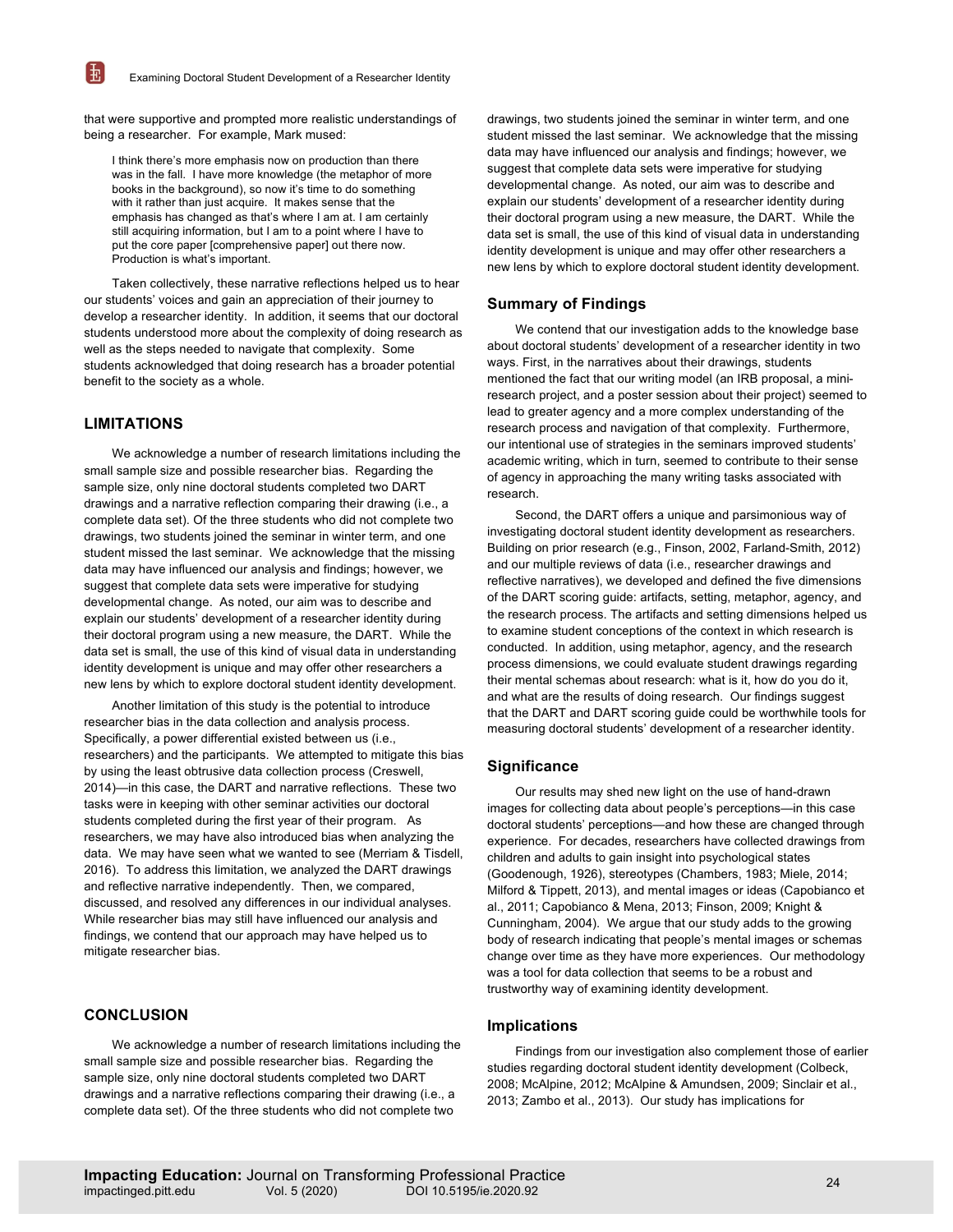电

understanding the various dimensions of doctoral students' identity development. In particular, we are curious about the dimension of agency and how it affects doctoral students' identity as researchers. We contend that our work contributes to existing knowledge of doctoral student agency (McAlpine & Amundsen, 2009). Specifically, our results showed a connection between the doctoral pedagogies (i.e., research-based strategies) and doctoral students' agency. As instructors and advisors (i.e., supervisors), we encouraged, modeled, and provided opportunities for student agency. Our results align with McAlpine and Amundsen's (2009) findings about supervisors' modeling and affirming student agency. We remain interested in the dimension of agency as it holds implications for our pedagogical practice.

# **Recommendations for Future Research**

The findings also pointed to potential connections among our use of research-informed writing strategies, research-focused assignments, and the development of researcher identity. This study, therefore, raised important future research questions including (a) which research-based strategies fostered the connection between academic writing and research? and (b) what other doctoral program features (e.g., cohorts) might influence how doctoral students develop a researcher identity?

A natural progression of this study would be further research using the DART and DART scoring guide with doctoral students. Suggestions for further research include replicating this study (a) with additional cohorts of students in the same EdD program, and (b) with EdD students at CPED-influenced EdD programs. Another possibility would be using the DART and DART scoring guide with doctoral students in PhD programs. Beyond replication, another suggestion would be to extend the time (e.g., two years) between the first and the second administration of DART. Future research might delve more deeply into each of the DART scoring guide dimensions (i.e., artifacts, setting, metaphor, agency, research process) related to the development a researcher identity.

# **Recommendations for Practice**

Based on the findings of our study, we offer the following recommendations for future practice. First and foremost, doctoral program instructors and advisors need to consider the intentional use of research-based strategies (see Table 1) to support doctoral students' academic writing. We assert that writing is thinking. Through writing, students clarify their thinking. We contend that linking a set of writing strategies to key research-focused assignments may contribute to doctoral students' development of researcher identity. Second, doctoral programs need to continue to explore the role of a community of practice in doctoral student identity development. Our students worked in a cohort as well as small writing groups (3-4 people) that supported each person's thinking and writing. They participated in variety of seminar activities under the guidance of two seminar leaders over the year. Finally, we strongly suggest that instructors dissect key elements of the research process (e.g., doing a mini-research project, submitting an Institutional Review Board application) to give students the opportunity to practice and obtain feedback on their work before they tackle their dissertation proposal.

In conclusion, we know that our diverse group of working professionals adopted identities as researchers early in their doctoral program. Seeing themselves as researchers was one key step

toward completion of the doctoral degree. In fact, all of the students in this study except one completed the doctoral program **in four**  years. Of course, the students had other experiences with different instructors and advisors in the subsequent years; yet, we believe building a researcher identity early in the program is the solid foundation that doctoral students need.

#### **REFERENCES**

- Aitchison, C., & Guerin, C. (Eds.) (2014). *Writing groups for doctoral education and beyond: Innovations in practice and theory.* New York, NY: Routledge.
- Brew, A., Boud, D., & Namgung, S. (2011). Influences on the formation of academics: The role of the doctorate and structured development opportunities. *Studies in Continuing Education, 33(1)*: 51–66.
- Burke, P. J. (2003a). Introduction. In P. J. Burke, T. J. Owens, R. T. Serpe, & P. A. Thoits (Eds.), *Advances in identity theory and research* (pp. 1–7). New York, NY: Kluwer Academic/Plenum.
- Burke, P. J. (2003b). Relationships among multiple identities. In P. J. Burke, T. J. Owens, R. T. Serpe, & P. A. Thoits (Eds*.), Advances in identity theory and research* (pp. 195–214). New York, NY: Kluwer Academic/Plenum.
- Capobianco, B. M., Diefes-Dux, H. A., Mena, I., & Weller, J. (2011). What is an engineer? Implications of elementary school student conceptions for engineering education. *Journal of Engineering Education, 100,* 304–328.
- Capobianco, B. M., & Mena, I. B. (2013). Longitudinal profiles of children's conceptions of an engineer. International Journal of Engineering Education, 29, 415–425.
- Carnegie Project on the Education Doctorate. (2019). *Guiding principles for program design*. Retrieved from https://www.cpedinitiative.org/theframework
- Chambers, D. (1983). Stereotype images of the scientist: The draw-a-scientist test. Science Education, 67, 255-65. doi: 10.1002/sce.3730670213
- Colbeck, C. L. (2008). Professional identity development theory and doctoral education. *New Directions for Teaching & Learning, 2008*(113), 9–16.
- Cole, N. L. (2019, January 22). How sociologists define human agency. Retrieved from thoughtco.com/agency-definition-3026036
- Creswell, J. W. (2014). *Research design: Qualitative, quantitative, and mixed methods approaches* (4<sup>th</sup> ed.). Los Angeles, CA: SAGE.
- Dickson‐Swift, V., James, E. L., Kippen, S., Talbot, L., Verrinder, G., & Ward, B. (2009). A non‐residential alternative to off campus writers' retreats for academics*. Journal of Further and Higher Education, 33(3),* 229–239. doi.org/10.1080/03098770903026156
- Elbow, P. (1973). *Writing without teachers.* New York, NY: Oxford University Press.
- Erikson, E. H. (1968). Identity: Youth and crisis. New York, NY: Norton.
- Farland-Smith, D. (2012). Development and field test of the modified raw-a-Scientist Test and the Draw-a-Scientist Rubric*. School Science and Mathematics, 112(2*), 109–116.
- Finson, K. D. (2002). Drawing a scientist: What we do and do not know after fifty years of drawings. *School Science & Mathematics, 102,* 335-45.
- Finson, K. D. (2009). What drawings reveal about perceptions of scientists: Visual data operationally defined. In J. E. Pedersen & K. D. Finson (Eds.), *Visual data: Understanding and applying visual data to research in education* (pp. 59–77). Rotterdam, The Netherlands: Sense.
- Finson, K. D., Pedersen, J., & Thomas, J. (2006). Comparing science teaching styles to students' perceptions of scientists. *School Science and Mathematics, 106(1*), 8–15.
- Flum, H., & Kaplan, A. (2012). Identity formation in educational settings: A contextualized view of theory and research in practice. *Contemporary Educational Psychology, 37(3)*, 240–245. doi.org/10.1016/j.cedpsych.2012.01.003
- Gardner, S. K. (2008). 'What's too much and what's too little?': The process of becoming an independent researcher in doctoral education. *The Journal of Higher Education, 79*, 326–50.
- Gee, J. P. (2000). Identity as an analytic lens for research in education. *Review of Research in Education, 25*, 99–125. doi.org/10.2307/1167322
- Goodenough, F. L. (1926). *Measurement of intelligence by drawings*. New York, NY: Harcourt Brace.